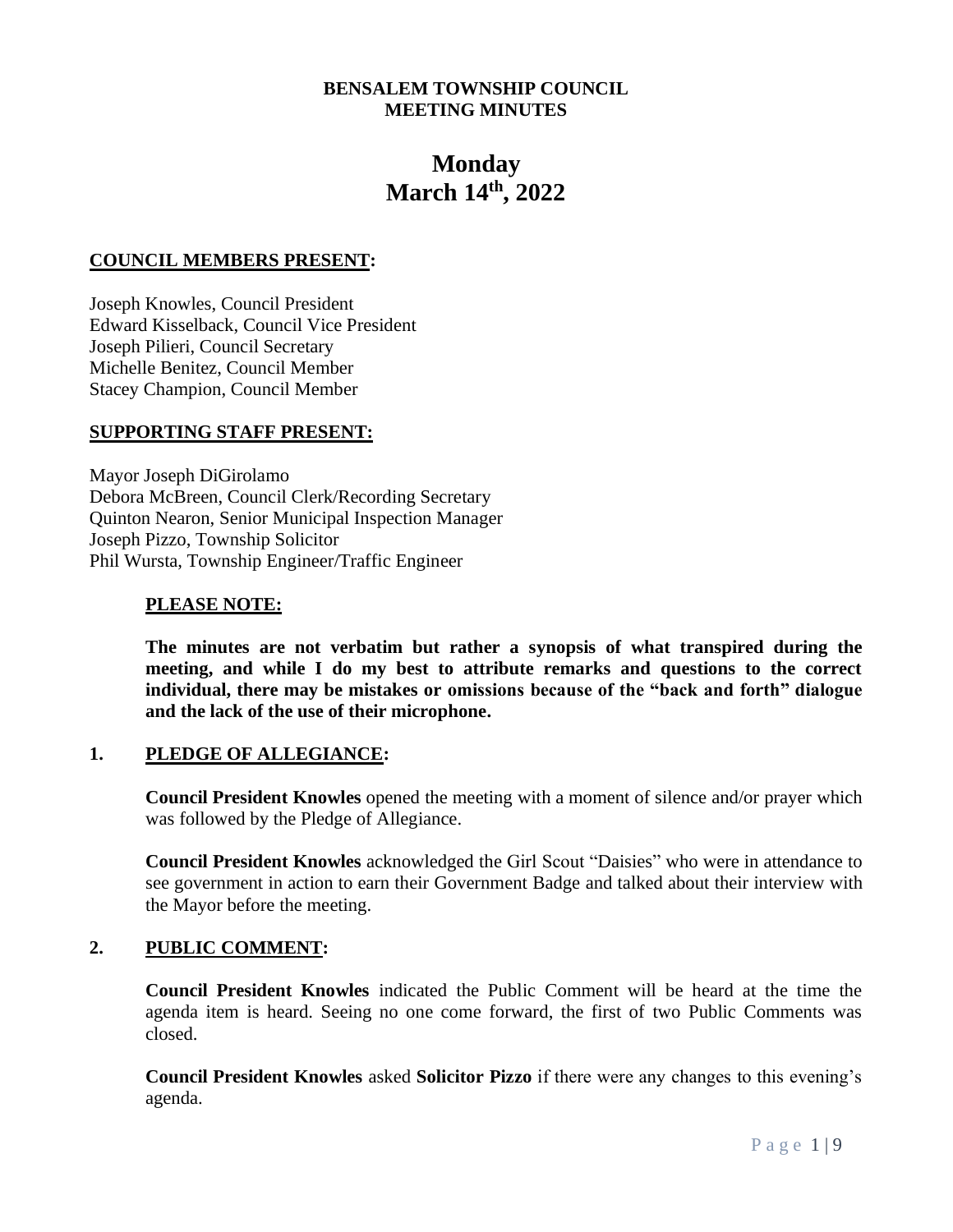**Solicitor Pizzo** indicated regrettably, Michael Meginniss, counsel for Agenda Item 5, Johnson Development Associates, Inc., and Agenda Item 6, Chic-Fil-A, is ill and unable to attend the meeting this evening. As a result, his clients have asked to have their respective applications tabled until the next Council meeting date of March 28<sup>th</sup>, 2022.

A written request was received from Mr. Meginniss' office requesting Agenda Item 5, Johnson Development Associates, Inc., be tabled to a date certain of March 28<sup>th</sup>, 2022. The applicant has granted the Township the necessary extensions of time under the Municipalities Planning Code for the Townships consideration of that application. **Council Secretary Pilieri** motioned to table Agenda Item 5 to a date certain of March 28th , **Council Vice President Kisselback** seconded and the motion carried 5-0.

Agenda Item 6, Chic-Fil-A Land Development, the applicant has requested the item be tabled to a date certain of March 28<sup>th</sup>, 2022. **Council Secretary Pilieri** motioned to table Agenda Item 6 to a date certain of March 28<sup>th</sup>, **Council Vice President Kisselback** seconded and the motion carried 5-0.

**Council President Knowles** indicated he received a request for a Resolution for a Grant regarding a Soccer Field Revitalization located at First Responder Field. The Resolution was presented this evening and asked for a motion to add the Resolution to the agenda. **Council Secretary Pilieri** motioned to approve, **Councilwoman Benitez** seconded and the motion carried 5-0.

# **3A. CONSIDERATION OF A RESOLUTION PERTAINING TO THE REQUEST FOR A GRANT FROM THE PENNSYLVANIA COMMONWEALTH FINANCING AUTHORITY REGARDING THE SOCCER FIELD REVITALIZATION OF FIRST RESPONDER FIELD.**

**John Chaykowski, Finance Manager, Acting Director of Administration,** indicated the Township was presented with a Grant opportunity to submit to the Commonwealth of Pennsylvania up to one million dollars, for the Soccer Revitalization at First Responder Field on Bristol Road. The Resolution before Council this evening provides authorization for Township representatives to sign the application and agreements with the Commonwealth should the Township be awarded the Grant.

**Councilwoman Champion** asked Mr. Chaykowski how long does it usually take to hear back from the Commonwealth. **Mr. Chaykowski** indicated it depends on the Commonwealth itself, probably would not hear back until the Fall, or it could be earlier. With the application process ending very quickly right now, the Township could possibly hear by the Summer. It depends on the amount of applications received by the Commonwealth.

**Council Secretary Pilieri** motioned to approve, **Councilwoman Benitez** seconded and the motion carried 5-0.

# **3. DISCUSSION REGARDING THE TOWNSHIP AUDITOR:**

**Council President Knowles** indicated Mr. Wild's resignation was accepted at the last meeting. A resume was received from Mr. Emmanuel Jones regarding the Auditors position. **Council Vice President Kisselback** motioned to review and accept the application from Emmanuel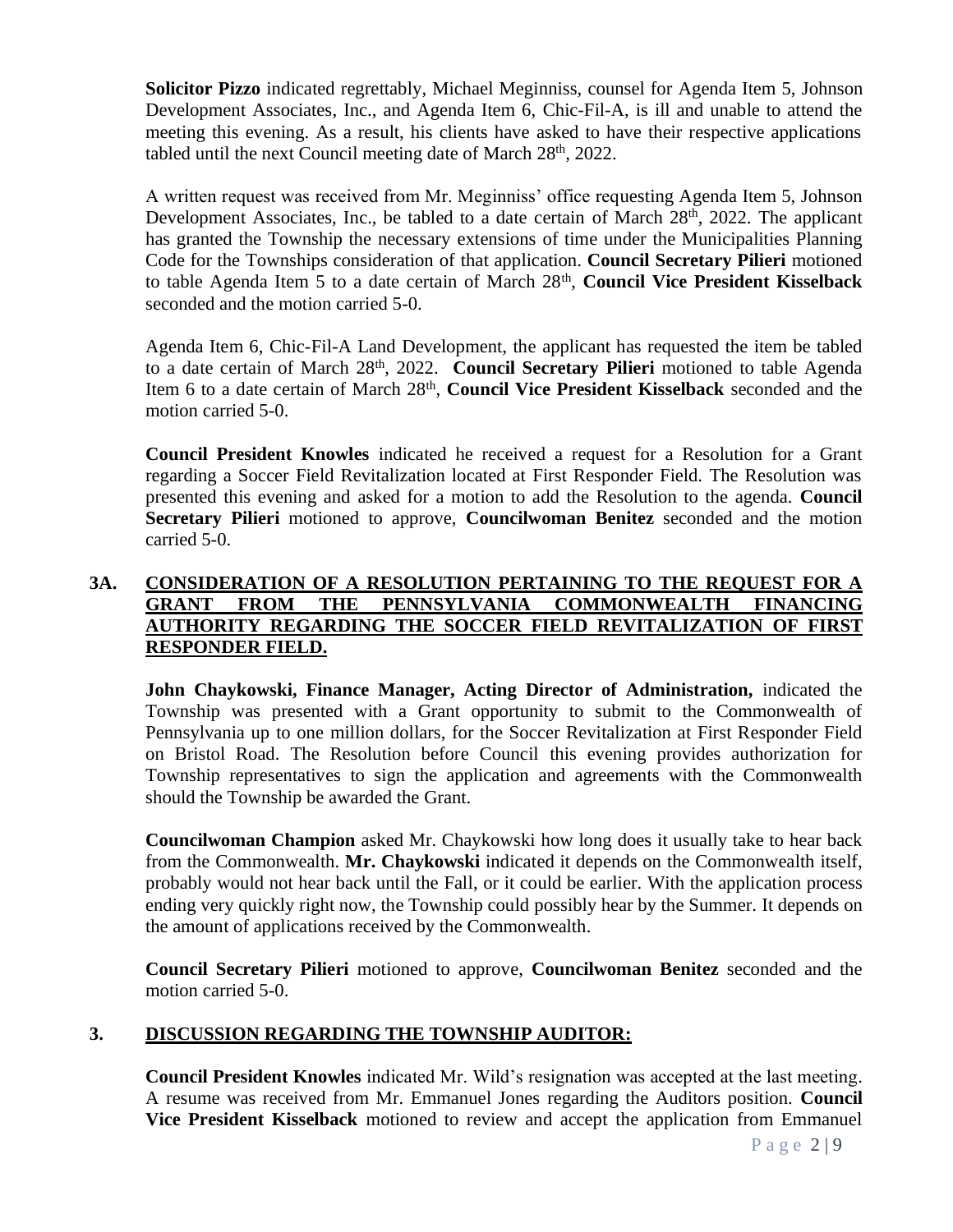Jones for the position of Auditor. **Solicitor Pizzo** indicated the term will be until the next election. **Councilwoman Benitez** seconded, and the motion carried 5-0.

**Mayor Joseph DiGirolamo** proceeded with the Loyalty Oath for Mr. Emmanuel Jones who was sworn in on this date, March 14<sup>th</sup>, 2022 as the Township Auditor.

**Solicitor Pizzo** indicated as President Knowles pointed out, Mr. Wild's resignation was accepted at the last council meeting. A Council direction of an ad for the vacancy was placed in the Bucks County Courier Times, and was also placed on Township social media and website. Mr. Jones responded and is obviously eminently qualified.

## **4. APPROVAL OF COUNCIL MINUTES:**

**Council Vice President Kisselback** motioned to approve the February 14<sup>th</sup>, 2022 Council Minutes as presented, **Council woman Champion** seconded and the vote carried 5-0.

## **5. CONSIDERATION OF A PRELIMINARY LAND DEVELOPMENT FOR:**

**Location:** 2600 State Road **Tax Parcel:** 2-65-21

**Applicant: Johnson Development Associates, Inc. Proposed Use:** Warehouse/Distribution **Zoning Classification:** R-55 - Riverfront Revitalization District

**This matter was tabled by a prior motion to a date certain of March 28th, 2022.**

## **6. CONSIDERATION OF A PRELIMINARY AND FINAL REVISED LAND DEVELOPMENT FOR:**

**Applicant: Chick-Fil-A Location:** 3621 Horizon Blvd. **Proposed Use:** Fast Food Restaurant **Tax Parcel:** 2-1-18-26

**Zoning Classification:** PCD – Planned Commercial Park District

**This matter was tabled by a prior motion to a date certain of March 28th , 2022.**

#### **7. CONSIDERATION OF A PRELIMINARY AND FINAL REVISED SUBDIVISION:**

**Applicant: Charles Woelk Site Information:** 1430 Lavender Road **Proposed Use:** Residential **Zoning Classification:** R-2 - Residential **Tax Parcel:** 2-32-185

**Lawrence Byrne,** Engineer for the applicant, presented the required notifications to the Township Solicitor.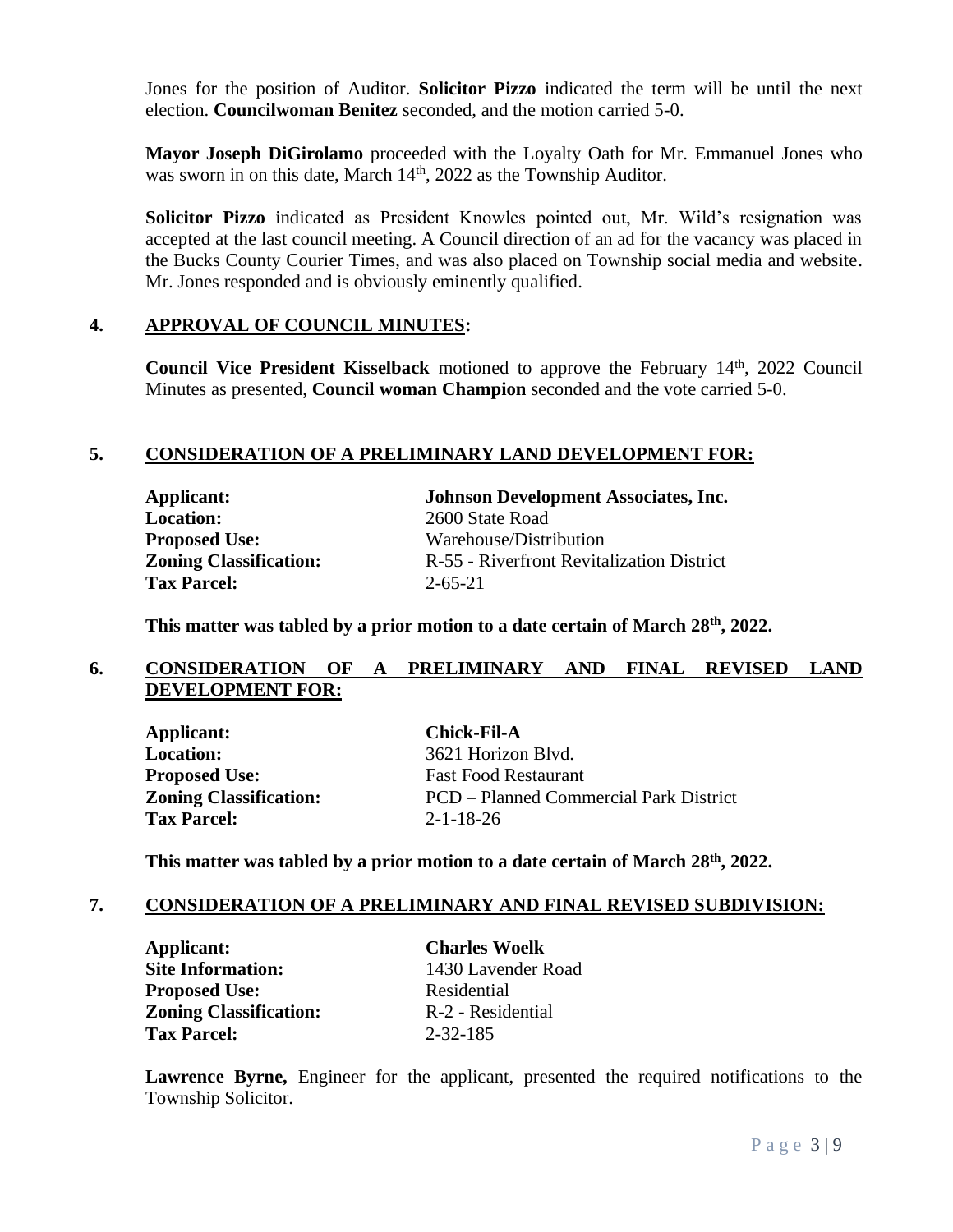**Mr. Lawrence** indicated the proposal is for a four-lot subdivision located at 1430 Lavender Road. The review letters were received from T and M Associates and Traffic, Planning and Design. There is one waiver request regarding the sidewalks in the T and M letter dated March 9 th, 2022, Chapter 201-Subdivision and Land Development Ordinance (SLDO) item number 23 response indicates:

 There are no existing sidewalks in the vicinity of the site. No sidewalks are proposed along this site frontage and the applicant is requesting a waiver. If a waiver is granted, the applicant shall pay a fee in lieu of sidewalk installation per Section 201-111(i).

**Council President Knowles** indicated the fee would be in lieu of curbs and sidewalks. Mr. Lawrence indicated the waiver is only for the sidewalks. It is a minor widening and the applicant will be installing the curbs along Lavender, Eddington and High.

**Council President Knowles** indicated there is a \$2,000.00, per lot, recreation fee that the applicant is responsible for along with the Impact fee when the applicant applies for the permits.

**Council President Knowles** asked Mr. Lawrence if everything else in the T and M letter dated March 9<sup>th</sup>, 2022 was a will comply. Mr. Lawrence stated that was correct.

**Council President Knowles** asked if there was anyone in the audience who would like to speak for or against this project. Seeing no one come forward, the Public Comment was closed.

**Councilwoman Benitez** motioned to approve the Preliminary and Final Revised Subdivision for 1430 Lavender Road, TMP 2-32-185 with the waiver of sidewalks in which the applicant will pay a fee in lieu of and the curbs will be added with the widening of the road and in compliance with the Township Engineer's letter.

**Solicitor Pizzo** indicated the applicant will comply with all items contained in the T and M review letter of March 9<sup>th</sup>, 2022. The TPD letter of March 8<sup>th</sup>, 2022 and all other review letters issued by the Township regarding this application, as Councilwoman Benitez has noted, a waiver has been granted from sidewalks on the condition the applicant will pay a fee in lieu of and the applicant will provide deeds for the four newly created lots to the Township for review and approval by the Township Engineer and Township Solicitor and those deeds will be recorded before or at the time of the recording of the record plan for the subdivision.

**Council Secretary Pilieri** seconded and the motion carried 5-0.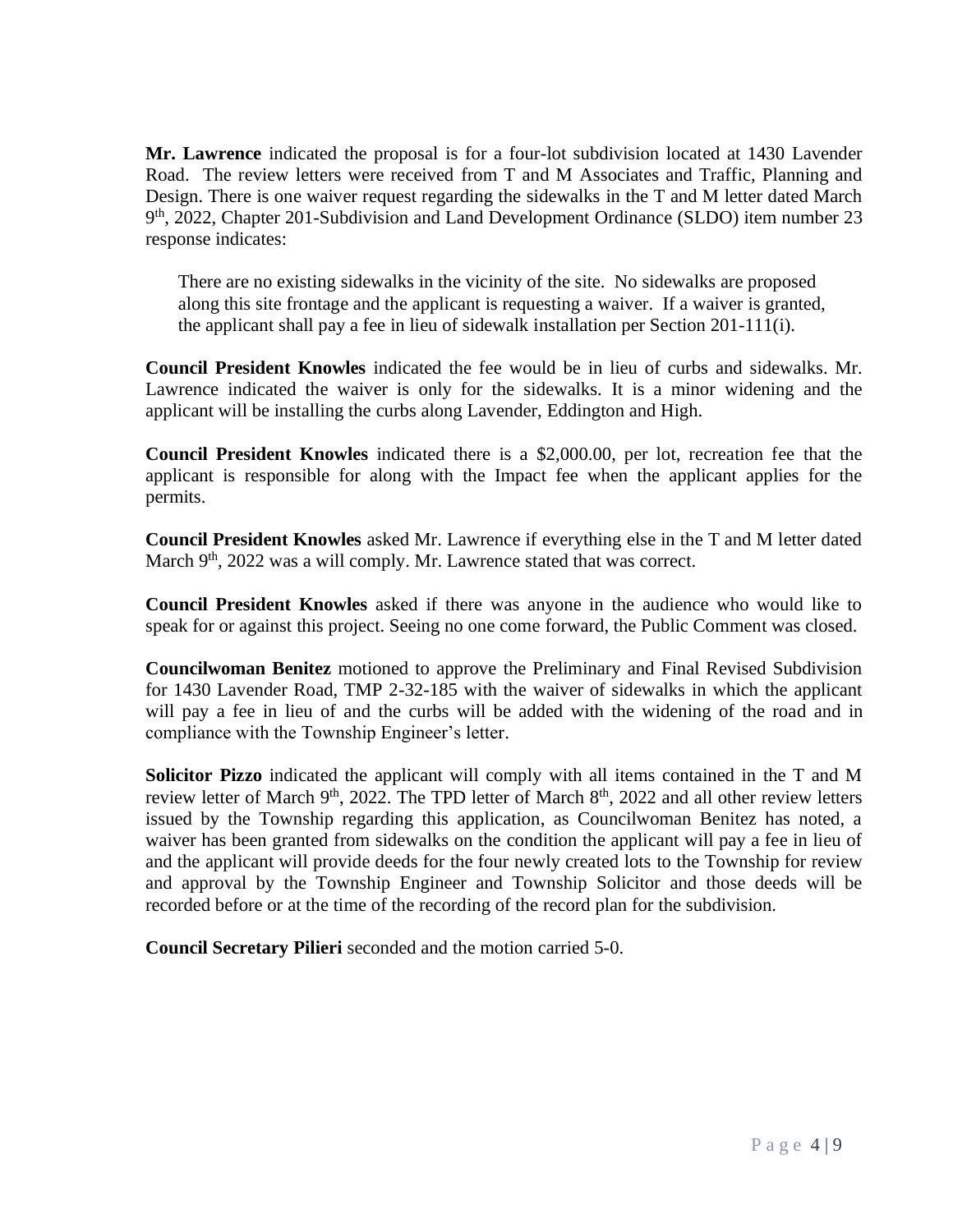# **8. CONSIDERATION OF A PRELIMINARY AND FINAL LAND DEVELOPMENT:**

| Applicant:                    | <b>Presto Tape</b>       |
|-------------------------------|--------------------------|
| <b>Site Information:</b>      | 1766 Winchester Road     |
| <b>Proposed Use:</b>          | Tape Manufacturing       |
| <b>Zoning Classification:</b> | $L-I - Light Industrial$ |
| <b>Tax Parcel:</b>            | $2 - 45 - 21$            |

**Douglas Maloney** counsel for the applicant is proposing to add an addition 9,400 ft. which will be devoted to storage to accommodate and service a new product. As a result of this new product line, they are going to increase their staff from 38 employees to 50 employees. They have adequate parking on site which consists of 50 stalls. The additional 9,400 ft. will be to the rear of 1766 Winchester Road and is entirely on impervious surface.

There are two land development review letters both dated February  $4<sup>th</sup>$ , 2022. In regards to the Subdivision and Land Development Ordinance comments the applicant received a series of dimensional variances from the Zoning Hearing Board Meeting back in August of 2021 and they are summarized on page 2 of the review letter. The Subdivision and Land Development Ordinance on page 3:

1. Sec. 201-41: Preliminary plan requirements.

a. Please Supply a Soils Map and details for review.

Applicant: Will Comply to the satisfaction of the Township Engineer.

2. Sec. 201-43: Preliminary plan review.

a. Please supply the Lighting Plan and details for review. Applicant: Will Comply to the satisfaction of the Township Engineer.

- 3. Sec. 201-106: Environmental protection and open space preservation.
	- a. Within any land development, street trees shall be planted along all streets where suitable street trees do not exist.

Applicant: Will Comply to the satisfaction of the Township Engineer.

b. Where buffer yards are required an evergreen planting screen shall be used to provide and adequate visual barrier.

Applicant: Deals with evergreen planting screen for buffer yards. Buffer yards is one of the variances granted so it is not applicable.

c. Please Supply the Landscape Plan and details as it should be submitted for all land developments.

Applicant: Will Comply to the satisfaction of the Township Engineer.

- 4. Sec. 201-117: General provisions for curbs and sidewalks.
	- a. Due to the proposed land development, as required, the Township Council may accept fees in lieu of installation and construction of curbs and sidewalks adjacent to the parcels being reviewed.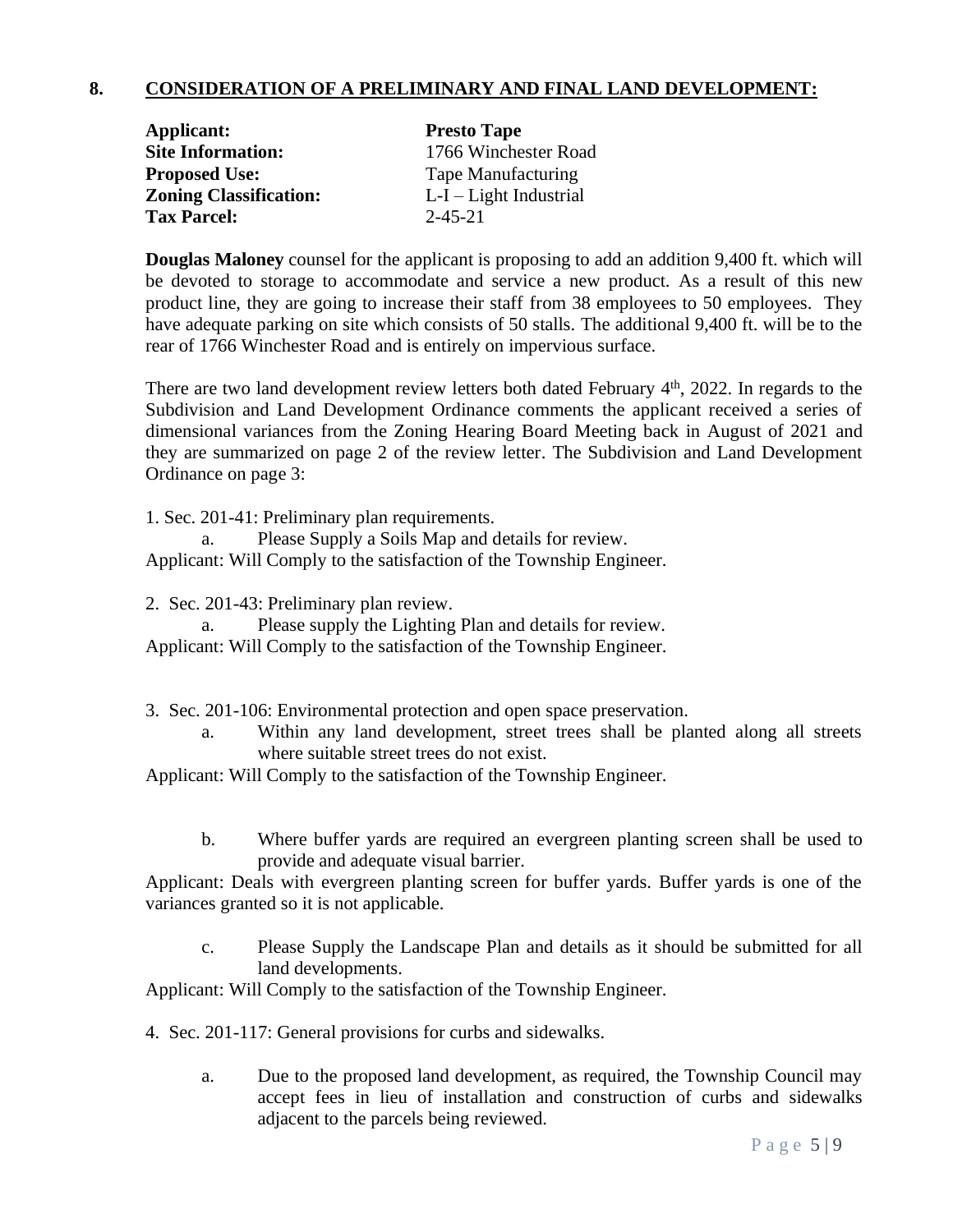Applicant: Requesting a waiver of sidewalks and will pay a fee in lieu of, curbs are being installed.

þ.

Stormwater Management Ordinance Comments are a will comply.

Traffic Planning and Design review letter dated February 4<sup>th</sup>, 2022 has some general plan comments and some recommendations with regards to plan revisions and the applicant will comply to those to the satisfaction of the Township Engineer. The comment regarding the Impact Fee is a will comply and pay the fee estimated in the letter.

**Council Secretary Pilieri** indicated he was able to go for a tour of the complex and noticed how there was a family atmosphere when he first entered the building. Everyone was friendly, the environment was clean. Very impressed to know there is a business in Bensalem who has Christian values and employees who enjoy their job.

**Rich Speeney**, president and owner of Presto Tape, described briefly the business model they follow which was followed by a short virtual tour.

**Council President Knowles** asked if there was anyone in the audience who would like to speak for or against this project. Seeing no one come forward, the public comment was closed.

**Council Vice President Kisselback** motioned to approve the preliminary and final land development for Presto Tape, 1766 Winchester Road, TMP 2-45-21, all of the zoning, engineering review and the Bucks County Planning Commission, they were all addressed. The subdivision and the land development the applicant will comply with everything that is needed, except the Township would have asked for a variance to be granted for 3b, which is the buffer yards would require an evergreen planting screen shall be used to provide an adequate visual barrier and that has been granted as a variance. A waiver is to be granted for section 4 regarding the curbs and sidewalks and the applicant will pay of fee in lieu of the installation of the sidewalks. The applicant will also comply with any impact fees that are determined by the Impact Fee Committee. **Council Secretary Pilieri** seconded, and the motion carried 5-0.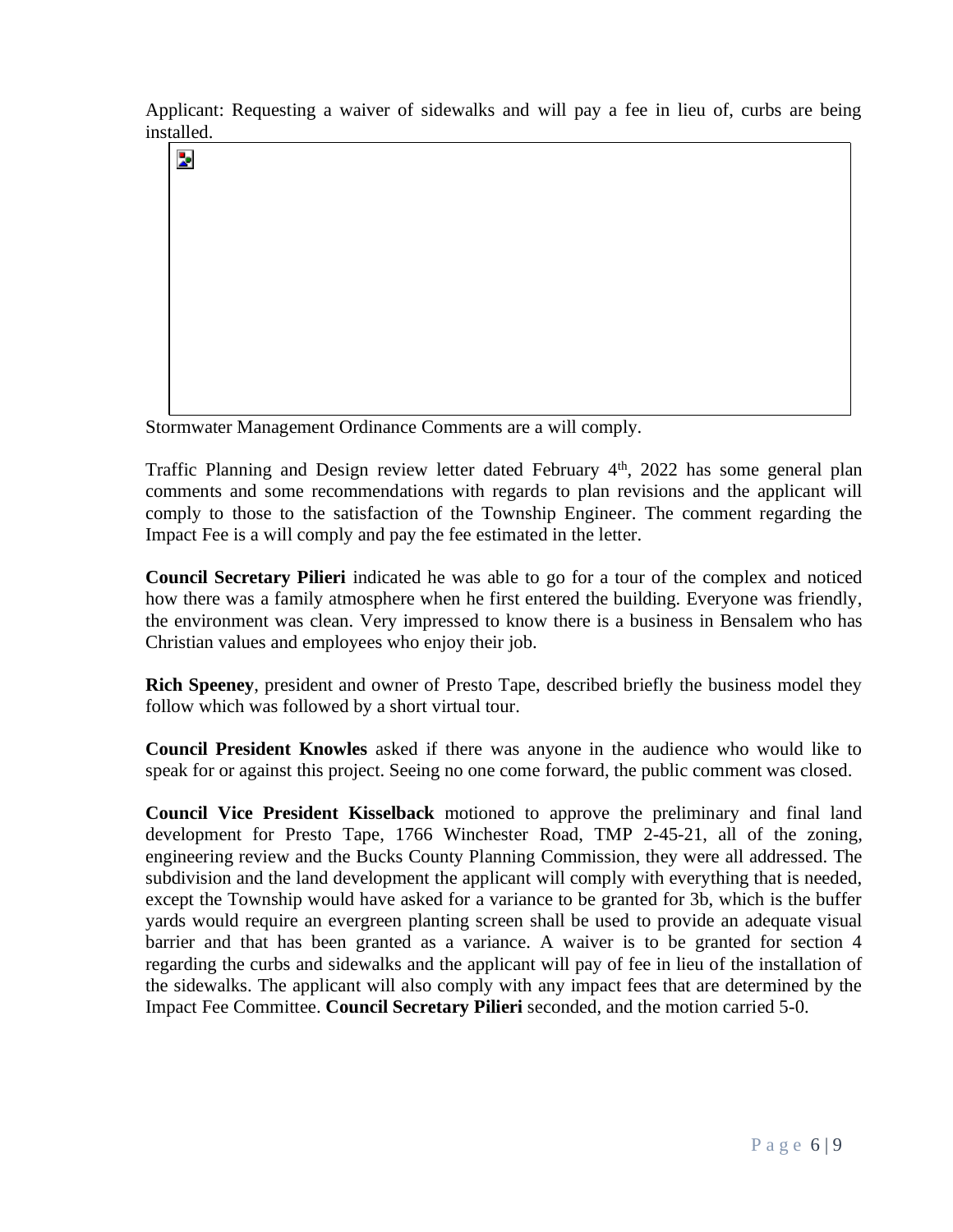# **9. CONSIDERATION OF A RESOLUTION FOR 537, PA SEWAGE FACILITIES ACT, PLAN REVISION FOR NEW LAND DEVELOPMENT OF A PARCEL OF LAND IDENTIFIED AS AQ SAINT KATHERINE DREXEL M.U.R. DEVELOPMENT.**

**Solicitor Pizzo** indicated this is a Resolution the Township is routinely asked to approve from time to time for those projects Council has approved and require an amendment to the Townships Act 537 Plan. The developer encountered a time issue with the submission of the 537 resolution. They have been required to construct some off-site sewer facilities and as a result, in order to get things processed in a timely fashion, in this instance, the Township was asked if the Township could and would approve the resolution prior to this evening's meeting so that it could be submitted to the DEP. As a result, the Director of Building and Planning contacted Council and received their concurrence by having Council Secretary Pilieri sign the resolution back on March 3<sup>rd</sup> so that it could be submitted to the DEP. In order for that to be effective, it requires a ratification vote of the Council at this time. If Council is of a mind, consistent with the direction from the Director of Building and Planning on March  $3<sup>rd</sup>$ , a motion would be in order to ratify the execution of the Act 537 resolution for St. Katherine Drexel.

**Council Secretary Pilieri** motioned to approve, **Councilwoman Benitez** seconded and the motion carried 5-0.

# **10. CONSIDERATION OF ESCROW RELEASES FOR:**

| A. Developers Request: | Sperrduto – Release #1 - Revised |
|------------------------|----------------------------------|
| <b>Location:</b>       | 901 Tennis Avenue                |
| <b>Tax Parcel:</b>     | $2-29-300 \& 2-29-301$           |
| Amount:                | \$192,262,64                     |

**Engineer Wursta** recommended the escrow release in the amount of \$ 192,262.64.

**Council Secretary Pilieri** motioned to approve, subject to an audit by the Finance department, **Councilwoman Benitez** seconded and the motion carried 5-0.

| <b>B. Developers Request:</b> | Samarpan Hindu Temple– Release #7 - Revised |
|-------------------------------|---------------------------------------------|
| <b>Location:</b>              | 2746 Mechanicsville Road                    |
| <b>Tax Parcel:</b>            | 2-36-8                                      |
| <b>Amount:</b>                | \$275,962.70                                |

**Engineer Wursta** recommended the escrow release in the amount of \$ 275,962.70.

**Councilwoman Benitez** motioned to approve, subject to an audit by the Finance department, **Councilwoman Champion** seconded and the motion carried 5-0.

| <b>C. Developers Request:</b> | <b>Bensalem MZL, LLC - Release #3</b> |
|-------------------------------|---------------------------------------|
| <b>Location:</b>              | 1837 Street Road                      |
| <b>Tax Parcel:</b>            | $2-43-305 \& 2-43-305-1$              |
| <b>Amount:</b>                | \$45,874.00                           |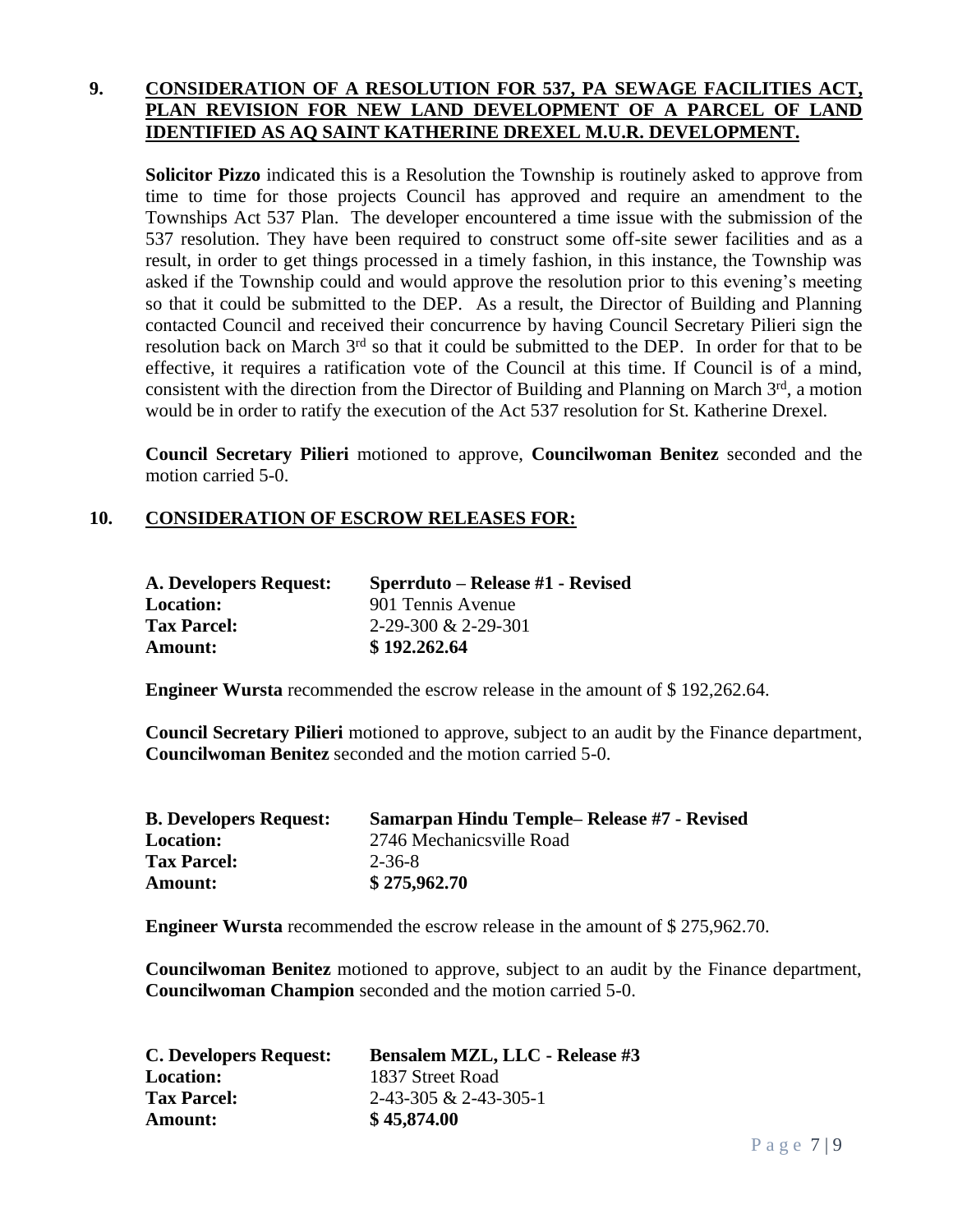**Engineer Wursta** recommended the escrow release in the amount of \$ 45,874.00.

**Council Secretary Pilieri** motioned to approve, subject to an audit by the Finance department, **Councilwoman Benitez** seconded and the motion carried 5-0.

# **11. PUBLIC COMMENT:**

**Council President Knowles** asked if there was anyone in the audience who would like to come forward.

**Natasha Bica,** 2047 Hansell Drive, had questions regarding the overgrowth along her fence and asked when the retention basin would be cleaned. Quinton Nearon, Senior Municipal Inspection Manager, indicated the property owner was cited and if there is no response within the time frame given, the Township will go in and clean up the overgrowth and retention basin, then lien the property for those expenses.

**Coleen Rispo**, 2032 Hansell Drive, complained about being on her second patio because that is how much the water runs through her yard when it rains. Questioned the timeline for the stormwater management.

**Theresa Crowley**, 184 Towers Road, Washington Crossing, PA questioned why the developer for the Armstrong property would put a gas station on the property so close to houses. It was explained to Ms. Crowley the developer was approved for the amenities on the property.

**Michael Nush**, 143 Tatum Road, asked for a follow-up regarding the trash haulers picking up before 6:00 am. Solicitor Pizzo explained the Ordinances that are in place currently don't allow for the haulers to be picking up before the specified time. It is purely an enforcement issue, complaints have been made and apparently the Township police have gone out and cited the hauler. Just like any other violation people need to report it to the Building and Planning department or the police department and they will go out and they will cite and they will enforce. There are ordinances on the books that currently regulate when you can put a trash can to the curb, when you can't, when the trash truck can pick something up and when it can't, they are already on the books.

Seeing no one else come forward the second Public Comment was closed.

# **12. OTHER BUSINESS:**

**The Mayor** wished all of his Irish friends a Happy St. Patrick's Day.

**Councilwoman Benítez** wished everyone a Happy St. Patrick's Day and thanked everyone for coming out.

**Councilwoman Champion** wished everyone a Happy St. Patrick's Day, mentioned the Bensalem participants in the parade.

**Council Vice President Kisselback** agreed with everything Councilwoman Champion said.